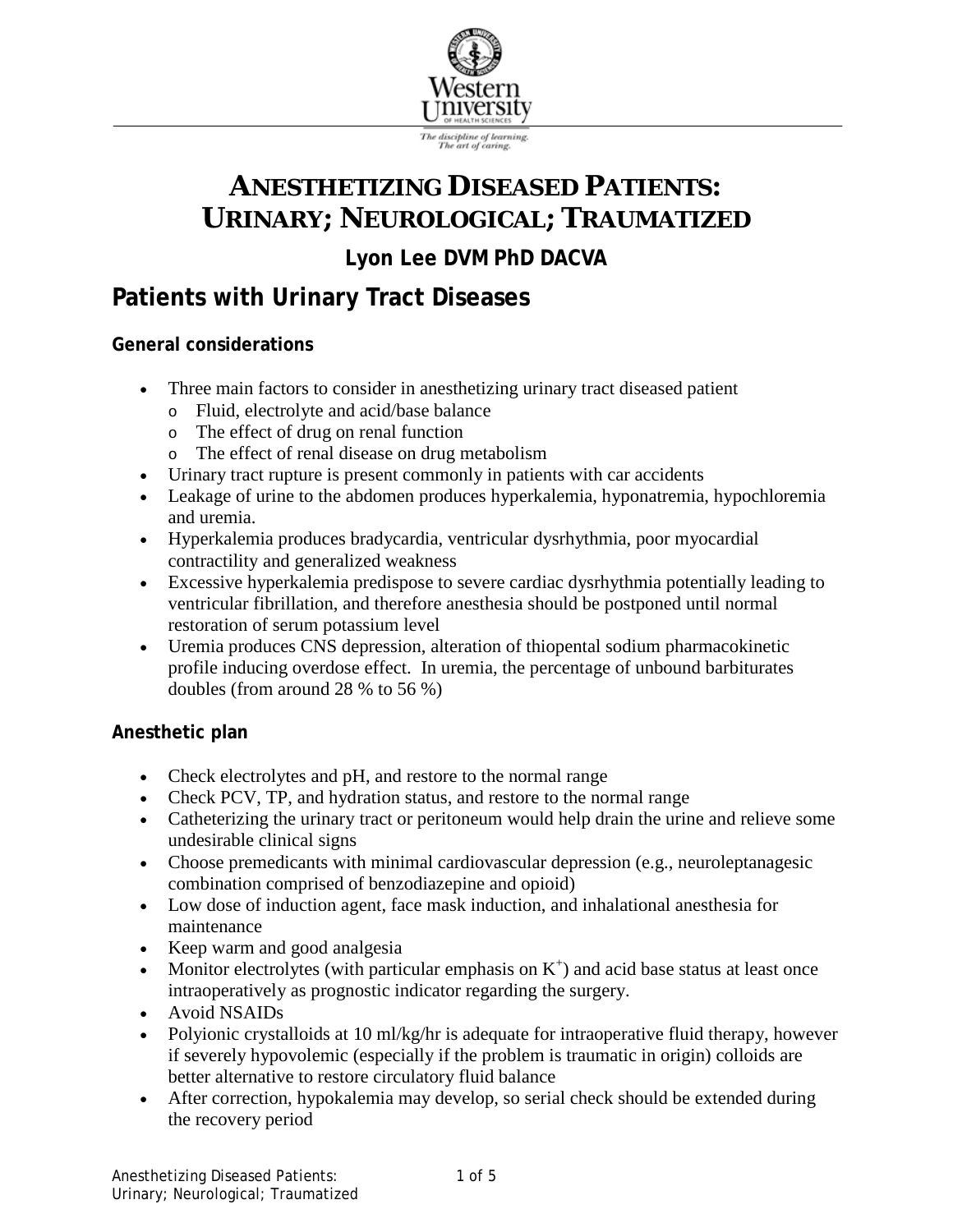• Monitoring of urine production should be continued at recovery and diuretics may be considered if oliguric or anuric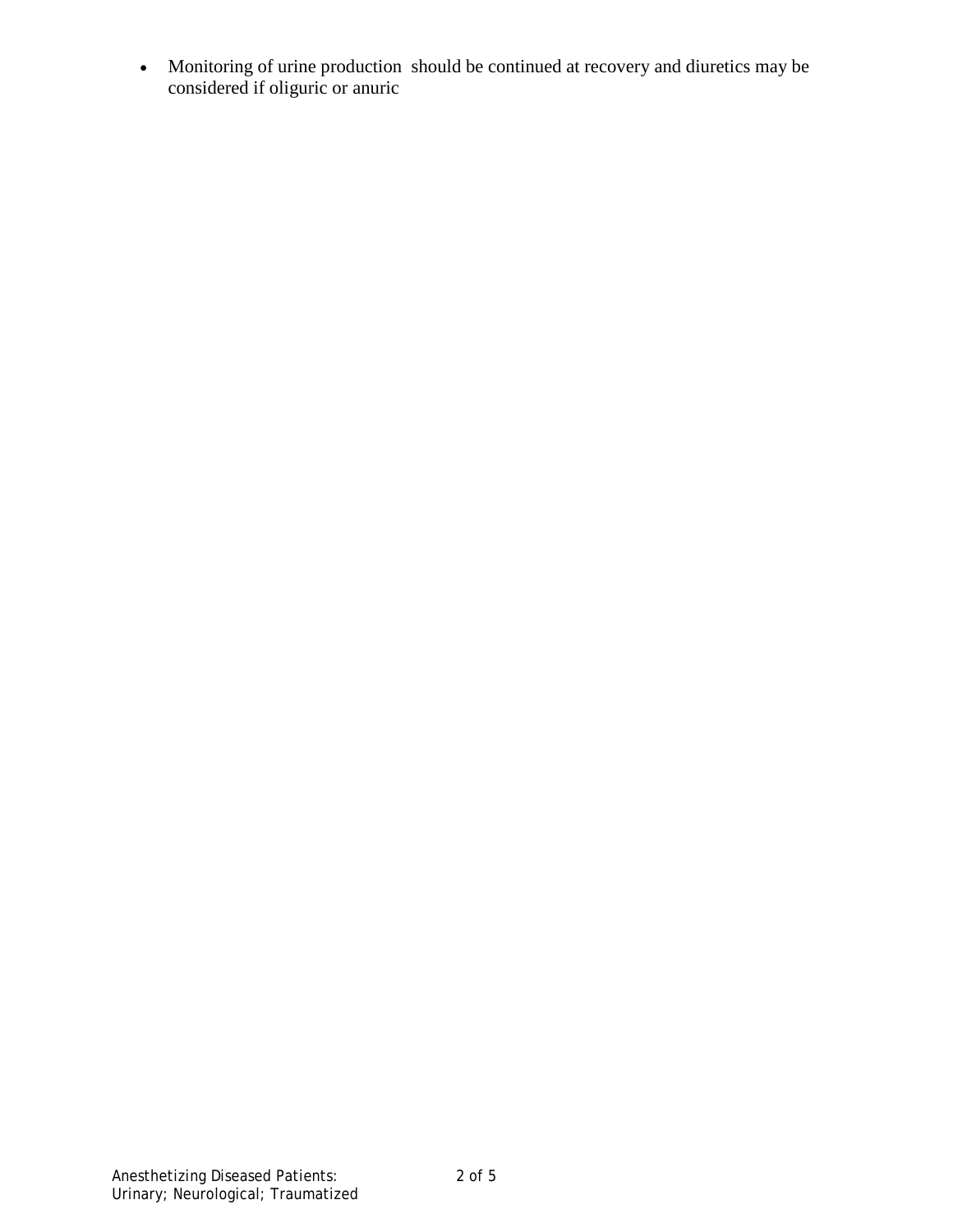| Problem                                                                | Significance or<br><b>Potential Complication</b>                                              | Plan                                                                            |
|------------------------------------------------------------------------|-----------------------------------------------------------------------------------------------|---------------------------------------------------------------------------------|
| CNS depression                                                         | Overdose, hypoventilation                                                                     | Use less than the usual<br>calculated dose rates, use<br>controlled ventilation |
| Hypovolemia with<br>hyponatremia,<br>hypochloremia and<br>hyperkalemia | Hypotension, dysrhythmia<br>(second degree AV block or<br>premature ventricular<br>complexes) | Give normal saline before<br>anesthesia                                         |
| Metabolic acidosis                                                     | Decreased anesthetic<br>requirement, decreased CV<br>function                                 | Treat moderate to severe<br>acidosis with bicarbonate                           |
| Abdominal distension                                                   | Decreased cardiac output,<br>hypoventilation                                                  | Decompress slowly, support<br>CV function                                       |
| Sepsis                                                                 | Decreased anesthetic<br>requirement                                                           | Use less than the usual<br>calculated dose rates                                |

## **Patients with Neurological Diseases**

**Patient with seizure disorders**

- Medical management of epilepsy consists of a variety of drugs, most commonly phenobarbital
- Represent low risk for anesthesia, uncommon to see problems with seizure disorders during the perianesthetic period
- However, a few points to remember:
	- o Maintain antiepileptic medications throughout the perianesthetic period
	- o Avoid anesthetic agents that may exacerbate seizure disorders
		- Phenothiazines
		- **Dissociatives**

#### **Patient with cranial mass; head trauma; CNS dysfunction**

- Potentially difficult cases to manage
- Preoperative evaluation of CNS function important may be presented in a semiconscious or unconscious state
- Intracranial space is fixed in volume and comprised of cranial mass, CSF, and blood
- As volume of one component increase, the volume of the other components decreases, or the intracranial pressure (ICP) rises (Monroe-Kelly doctrine)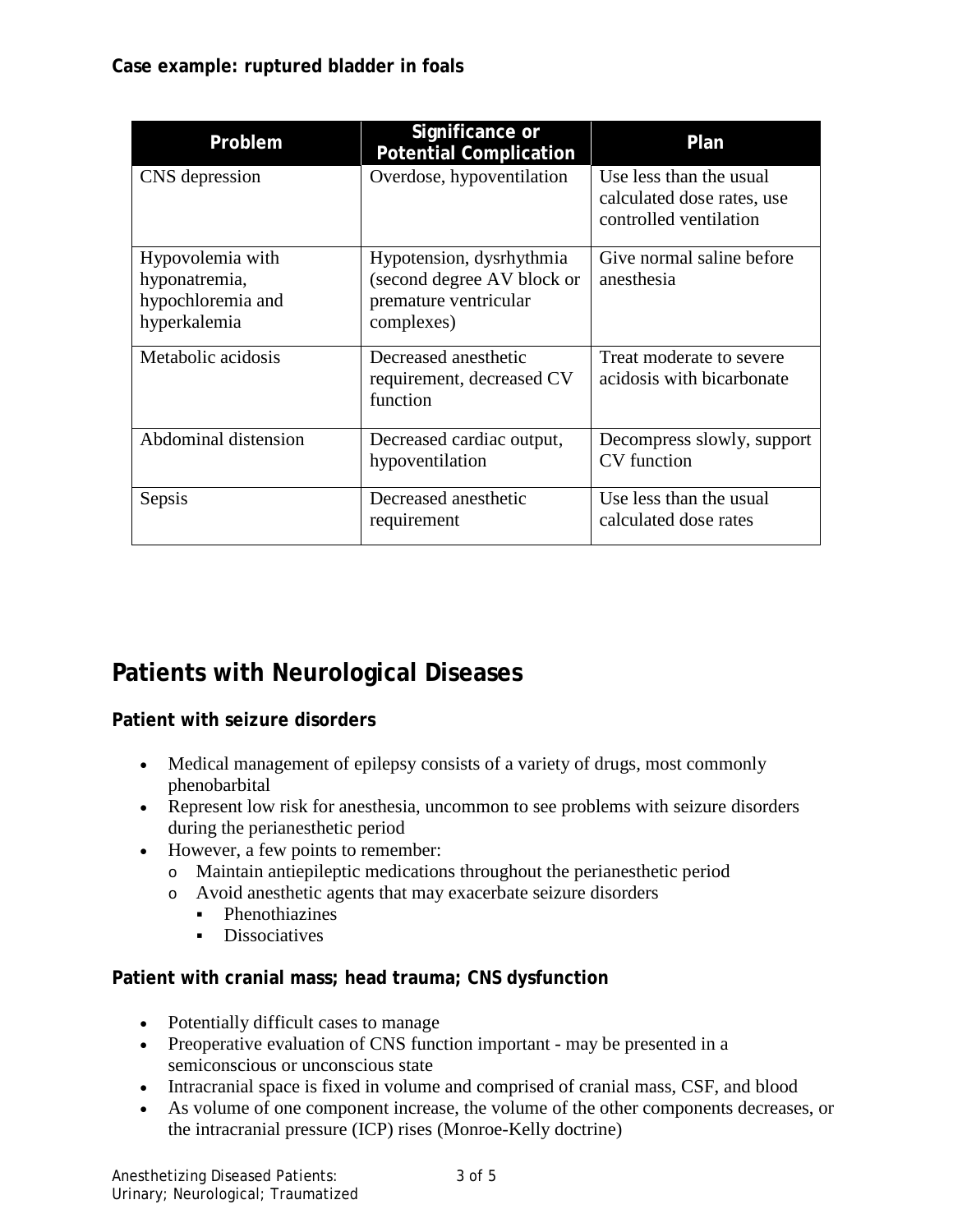- Minimizing increases in ICP is an important goal of anesthetic management
	- o Autoregulation of cerebral blood flow
	- o ICP is influenced by changes in cerebral blood flow (CBF). As CBF increases, so does ICP
	- o Careful monitoring of fluid balance
	- $O$  CPP = MAP ICP
	- o Medical therapy mannitol, furosemide, corticosteroids
	- o Hyperventilation is desirable
		- **ICP** increases linearly with  $P_aCO_2$
		- Cerebral blood flow increases by approximately 2 ml/min/100 g of brain tissue for every 1 mmHg increase in  $P_aCO_2$  from 20 - 80 mmHg
		- Maintain  $P_aCO_2$  around 30-40 mmHg (i.e. end tidal around 25-35)
	- o Inhalants induce increase in cerebral blood flow potentially increasing ICP, but decrease CMRO<sub>2</sub>. This effect is clinically modest, provided  $PaCO<sub>2</sub>$  is kept within the above recommended range and anesthetics not overdosed, and therefore inhalants can be safely used for neuro-anesthesia
- The blood brain barrier (BBB) is formed by cerebral capillary endothelium, the basement membrane and astrocyte foot processes, and tightly controls movement of substances between brain and capillary and serves as a neuro-protective layer against potential neuro-toxin.
- The tight BBB gets disrupted in inflammation, trauma and acute hypertension
- Anesthetic management
	- o Preanesthetize with opioid +/- benzodiazepine if needed
	- o If anticholinergics are indicated, glycopyrrolate is preferred over atropine because of it minimally crosses BBB
	- o Preanesthetic diuretics can be beneficial to reduce cerebral edema and ICP
		- Mannitol:  $0.25 1$  g/kg IV over 20 mins
		- Furosemide:  $1 4$  mg/kg IV bolus 15 min after mannitol
		- Reduce crystalloids to  $1 2$  ml/kg/hr as soon as possible since it may exacerbate cerebral edema
	- o Avoid emetic drugs (e.g., xylazine) as they induce transient increase in ICP
	- o Rapid induction with propofol, thiopental or etomidate (with diazepam)
	- o Avoid ketamine as it increases ICP and CMRO<sub>2</sub>
	- o Maintenance with isoflurane or sevoflurane in oxygen
	- o Initiate IPPV immediately, and maintain throughout the anesthetic period
	- o Moderate fluid therapy
	- o Invasive blood pressure monitoring is preferred
	- o Keep warm and provide adequate analgesia

### **Patient with spinal cord disease**

- Another most common emergency cases
- Usually middle aged, healthy otherwise
- Animals with intervertebral disc disease present with rapid onset of severe pain, paralysis and increased sympathetic discharge, which may predispose to the development of arrhythmias and difficulty in anesthetic stabilization. Multi-modal analgesic approach including opioids, NSAIDs, local anesthetics, physical therapy such as acupuncture should all help alleviate the undesirable stress responses.